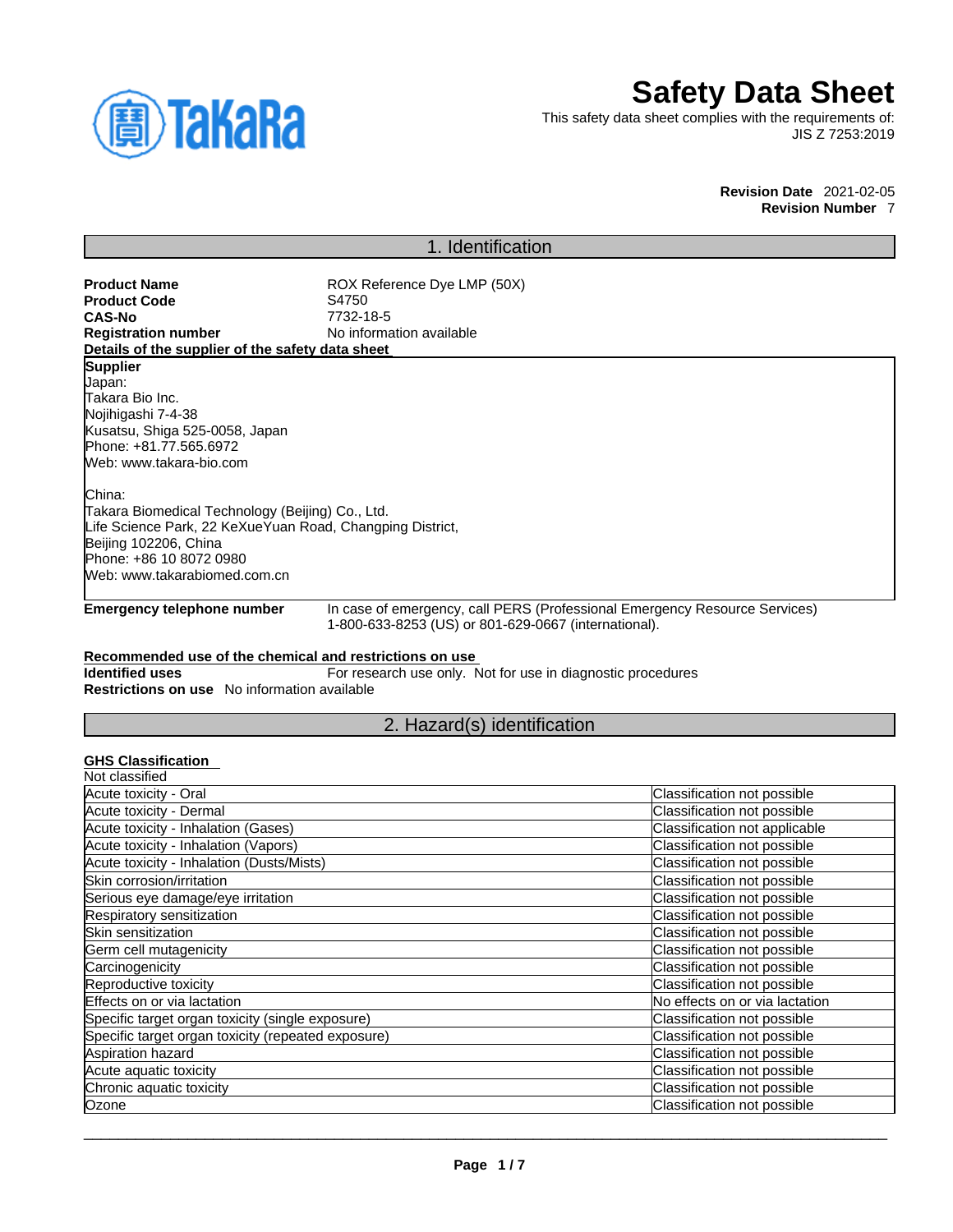#### **GHS label elements**

**Hazard Statements**  Not classified

## **Prevention**

• Not applicable

## **Response**

• Not applicable **Storage** • Not applicable **Disposal**

• Not applicable

## **Other hazards**

No information available.

## 3. Composition/information on ingredients

| <b>Pure substance/mixture</b> |               | Mixture   |                       |                    |                       |                |
|-------------------------------|---------------|-----------|-----------------------|--------------------|-----------------------|----------------|
| <b>CAS-No</b>                 |               | 7732-18-5 |                       |                    |                       |                |
| Chemical name                 | <b>CAS No</b> | Weight-%  | <b>ENCS Inventory</b> | <b>ENCS Number</b> | <b>ISHL Inventory</b> | <b>ISHL No</b> |
| Tween 20                      | 9005-64-5     | < 0.1     | Existina              | $(8)-55$           | Existina              | $(8)-55$       |

#### **Pollutant Release and Transfer Registry (PRTR)** Not applicable

#### **Industrial Safety and Health Law**

ISHL Notifiable Substances Not applicable

Harmful Substances Whose Names Are to be Indicated on the Label Not applicable

## **Poisonous and Deleterious Substances Control Law**

Not applicable

## 4. First-aid measures

| In case of inhalation                                 | Remove to fresh air.                                                                                                    |
|-------------------------------------------------------|-------------------------------------------------------------------------------------------------------------------------|
| In case of skin contact                               | Wash skin with soap and water.                                                                                          |
| In case of eye contact                                | Rinse thoroughly with plenty of water for at least 15 minutes, lifting lower and upper eyelids.<br>Consult a physician. |
| In case of ingestion                                  | Clean mouth with water and drink afterwards plenty of water.                                                            |
| Most important symptoms/effects,<br>acute and delayed | No information available.                                                                                               |
| Note to physicians                                    | Treat symptomatically.                                                                                                  |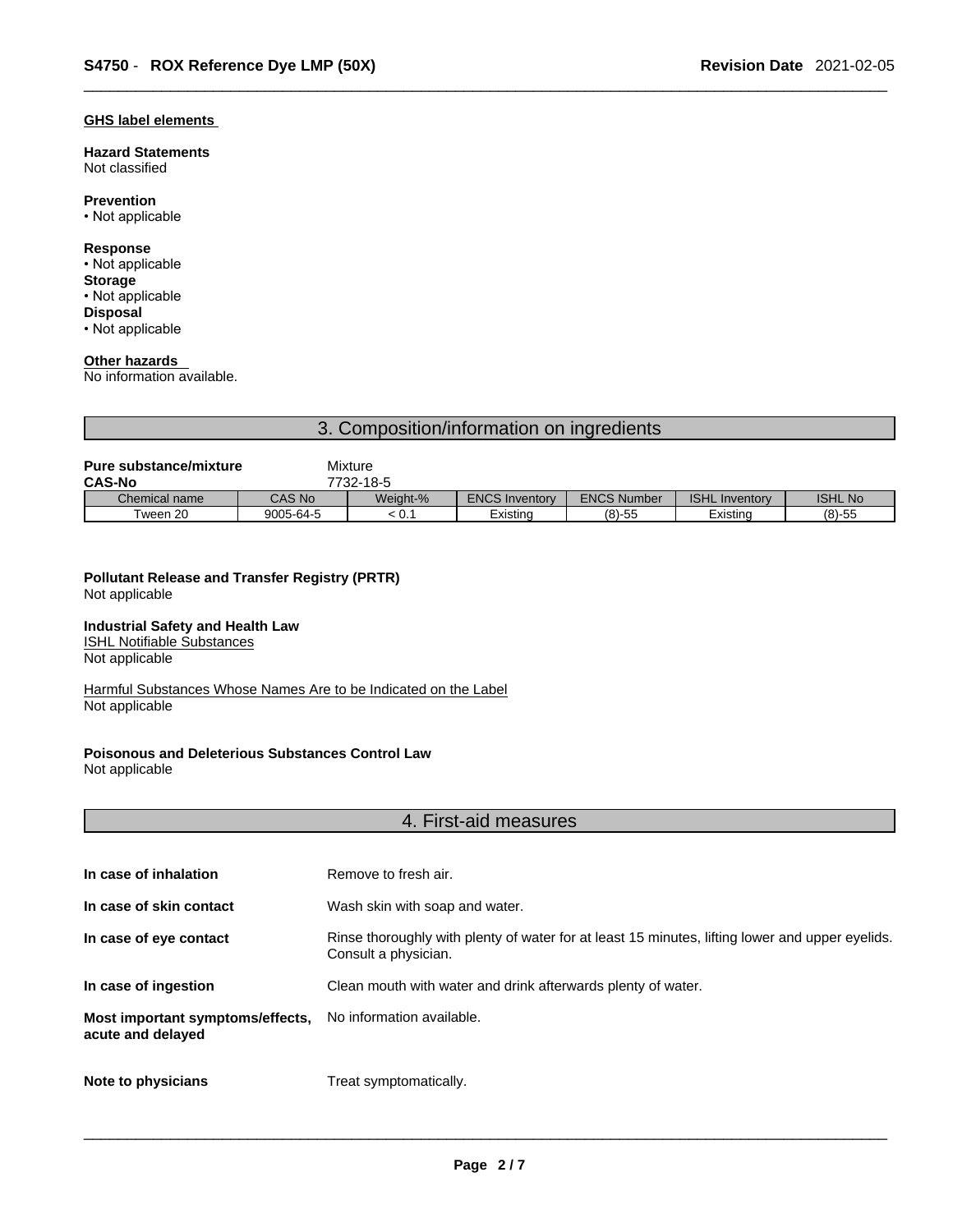|                                                                           | 5. Fire-fighting measures                                                                                                             |
|---------------------------------------------------------------------------|---------------------------------------------------------------------------------------------------------------------------------------|
| <b>Suitable Extinguishing Media</b>                                       | Use extinguishing measures that are appropriate to local circumstances and the<br>surrounding environment.                            |
| Unsuitable extinguishing media                                            | Do not scatter spilled material with high pressure water streams.                                                                     |
| Specific hazards arising from the<br>chemical                             | No information available.                                                                                                             |
| <b>Special Extinguishing Media</b><br><b>Large Fire</b>                   | Cool drums with water spray.<br>CAUTION: Use of water spray when fighting fire may be inefficient.                                    |
| Special protective equipment and<br>precautions for fire-fighters         | Firefighters should wear self-contained breathing apparatus and full firefighting turnout<br>gear. Use personal protection equipment. |
|                                                                           |                                                                                                                                       |
|                                                                           | 6. Accidental release measures                                                                                                        |
| Personal precautions, protective<br>equipment and emergency<br>procedures | Ensure adequate ventilation.                                                                                                          |
|                                                                           |                                                                                                                                       |
| For emergency responders                                                  | Use personal protection recommended in Section 8.                                                                                     |
| <b>Environmental precautions</b>                                          | See Section 12 for additional Ecological Information.                                                                                 |
| <b>Methods for containment</b>                                            | Prevent further leakage or spillage if safe to do so.                                                                                 |
| Methods for cleaning up                                                   | Pick up and transfer to properly labeled containers.                                                                                  |

## 7. Handling and storage

| <b>Handling</b>           |                                                                          |
|---------------------------|--------------------------------------------------------------------------|
| Advice on safe handling   | Handle in accordance with good industrial hygiene and safety practice.   |
| <b>Storage</b>            |                                                                          |
| <b>Storage Conditions</b> | Keep containers tightly closed in a dry, cool and well-ventilated place. |

|                                                                                | 8. Exposure controls/personal protection                                                                                                                                               |
|--------------------------------------------------------------------------------|----------------------------------------------------------------------------------------------------------------------------------------------------------------------------------------|
| <b>Engineering controls</b>                                                    | Showers<br>Eyewash stations                                                                                                                                                            |
| <b>Exposure guidelines</b>                                                     | Ventilation systems.<br>This product, as supplied, does not contain any hazardous materials with occupational<br>exposure limits established by the region specific regulatory bodies. |
| <b>Biological occupational exposure</b><br><b>limits</b>                       | This product, as supplied, does not contain any hazardous materials with biological limits<br>established by the region specific regulatory bodies                                     |
| <b>Environmental exposure controls</b><br><b>Personal Protective Equipment</b> | No information available.                                                                                                                                                              |
| <b>Respiratory protection</b>                                                  | No protective equipment is needed under normal use conditions. If exposure limits are<br>exceeded or irritation is experienced, ventilation and evacuation may be required.            |
| <b>Eye/face protection</b><br>Skin and body protection                         | No special protective equipment required.<br>No special protective equipment required.                                                                                                 |
|                                                                                |                                                                                                                                                                                        |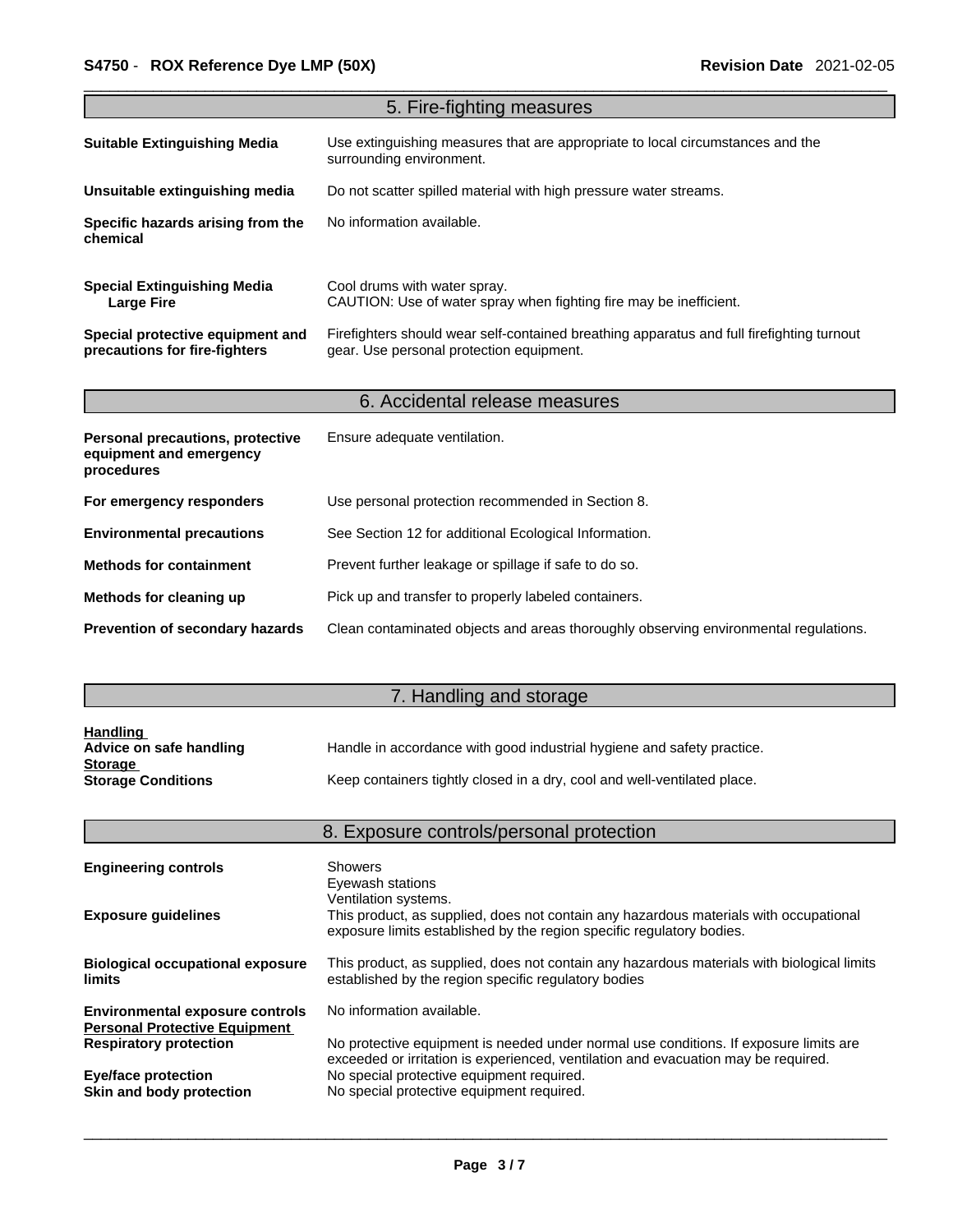## 9. Physical and chemical properties

#### **Information on basic physical and chemical properties**

| Appearance            | Pink                     |
|-----------------------|--------------------------|
| <b>Physical state</b> | Liquid                   |
| Color                 | Pink                     |
| Odor                  | Odorless                 |
| <b>Odor Threshold</b> | No information available |

**Property Remarks • Property Remarks • Method Melting point / freezing point**  $\blacksquare$  **Melting point** No information available **Boiling point/boiling range (°C)** and the set of the set of the No information available **Flammability** (solid, gas) and the state of the state of the No information available **Upper/lower flammability or explosive limits Upper flammability limit: Lower flammability limit: Flash point** ASTM D 56 **Evaporation Rate**<br> **Autoignition temperature**<br> **Autoignition temperature**<br> **Autoignition available Autoignition temperature**<br> **Decomposition temperature** Noinformation available<br>
No information available **Decomposition temperature pH pH** *pH* **Viscosity Kinematic viscosity Notified and Server Allen available** Note that Monder available **Dynamic Viscosity No information available** No information available **Water solubility Water solubility Water solubility Water Solubility Water Solubility Water Solubility Water Solubility Water Solubility Water Solubility Water Solubility Water Solub Solubility in other solvents intervalsed notation No information available No** information available **Partition Coefficient (n-octanol/water) Vapor pressure**<br> **Vapor density**<br> **Vapor density**<br> **Vapor density Vapor density**<br> **Vapor density**<br> **Relative density**<br> **Relative density Particle characteristics Particle Size Distribution** Not applicable

#### **Other information**

**Oxidizing properties** 

**Explosive properties**<br> **Oxidizing properties**<br>
No information available

## 10. Stability and reactivity

No information available

**Relative density** No information available

**Not applicable** 

**Reactivity No information available. Chemical stability** Stable under normal conditions. **Possibility of hazardous reactions** None under normal processing. **Incompatible materials** None known based on information supplied. **Hazardous Decomposition Products** None known based on information supplied. **Explosion Data Sensitivity to static discharge** None.

**Sensitivity to mechanical impact** None.

11. Toxicological information

#### **Acute toxicity**

**Numerical measures of toxicity - Product Information**

1.744 % of the mixture consists of ingredient(s) of unknown acute oral toxicity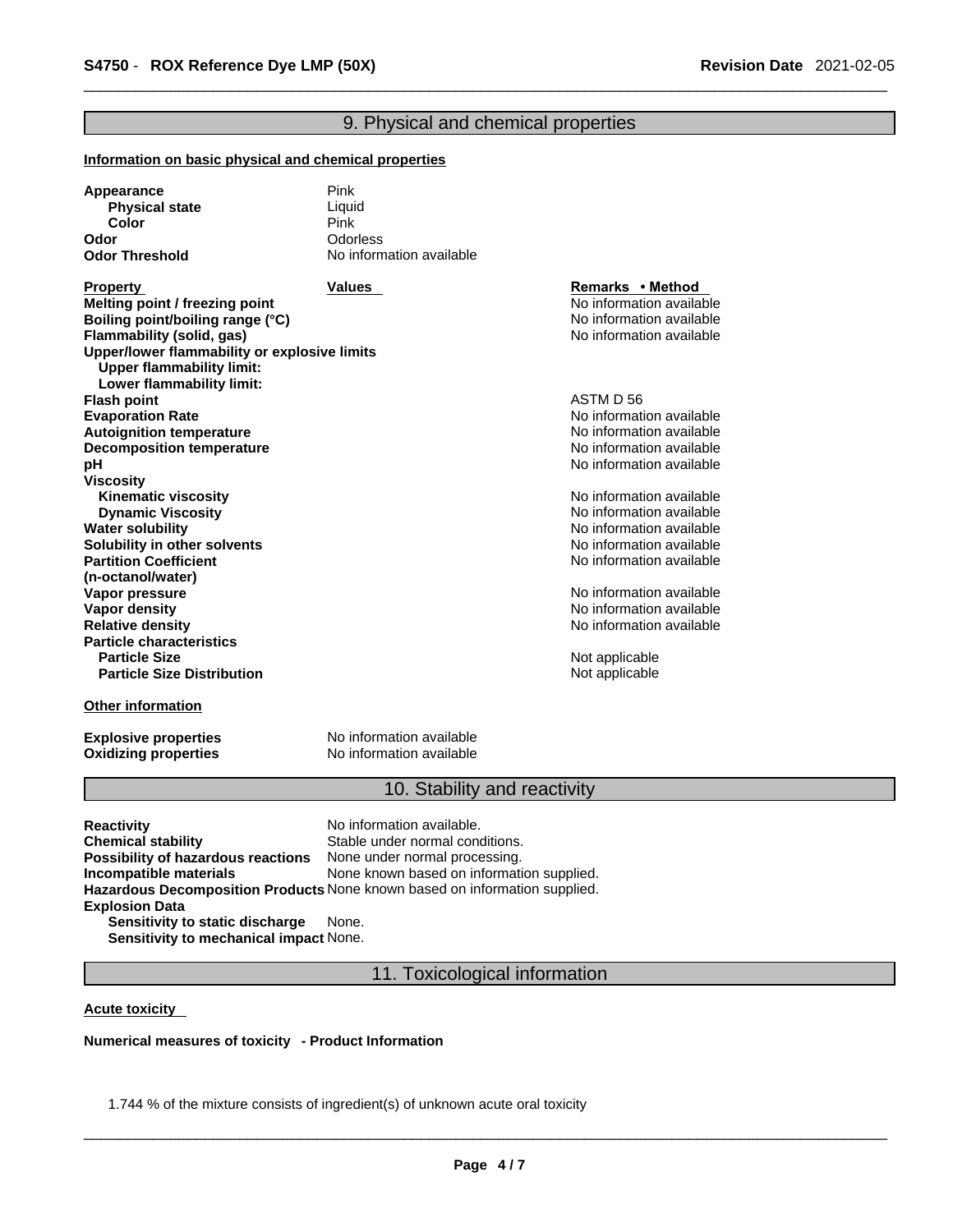1.744 % of the mixture consists of ingredient(s) of unknown acute dermal toxicity

1.744 % of the mixture consists of ingredient(s) of unknown acute inhalation toxicity (gas)

1.744 % of the mixture consists of ingredient(s) of unknown acute inhalation toxicity (vapor)

1.744 % of the mixture consists of ingredient(s) of unknown acute inhalation toxicity (dust/mist)

| Chemical name                     | Oral LD50                    | Dermal LD50                                                                                    | Inhalation LC50 |
|-----------------------------------|------------------------------|------------------------------------------------------------------------------------------------|-----------------|
| Tween 20                          | $= 37000$ mg/kg (Rat)        |                                                                                                |                 |
| <b>Symptoms</b>                   | No information available.    |                                                                                                |                 |
| <b>Product Information</b>        |                              |                                                                                                |                 |
| Ingestion                         |                              | Specific test data for the substance or mixture is not available.                              |                 |
| Inhalation                        |                              | Specific test data for the substance or mixture is not available.                              |                 |
| <b>Skin contact</b>               |                              | Specific test data for the substance or mixture is not available.                              |                 |
| Eye contact                       |                              | Specific test data for the substance or mixture is not available.                              |                 |
| <b>Skin corrosion/irritation</b>  |                              | Based on available data, the classification criteria are not met. Classification not possible. |                 |
| Serious eye damage/eye irritation |                              | Based on available data, the classification criteria are not met. Classification not possible. |                 |
| Respiratory or skin sensitization | Classification not possible. |                                                                                                |                 |
| Germ cell mutagenicity            |                              | Based on available data, the classification criteria are not met. Classification not possible. |                 |
| Carcinogenicity                   |                              | Based on available data, the classification criteria are not met. Classification not possible. |                 |
| <b>Reproductive toxicity</b>      |                              | Based on available data, the classification criteria are not met. Classification not possible. |                 |
| <b>STOT - single exposure</b>     |                              | Based on available data, the classification criteria are not met. Classification not possible. |                 |
| <b>STOT - repeated exposure</b>   |                              | Based on available data, the classification criteria are not met. Classification not possible. |                 |
| <b>Aspiration hazard</b>          |                              | Based on available data, the classification criteria are not met. Classification not possible. |                 |
|                                   | 12. Ecological information   |                                                                                                |                 |
| <b>Ecotoxicity</b>                | Classification not possible. |                                                                                                |                 |
|                                   |                              |                                                                                                |                 |
| Percentage for unknown<br>hazards | environment.                 | 0.744 % of the mixture consists of component(s) of unknown hazards to the aquatic              |                 |

**Persistence and degradability** No information available.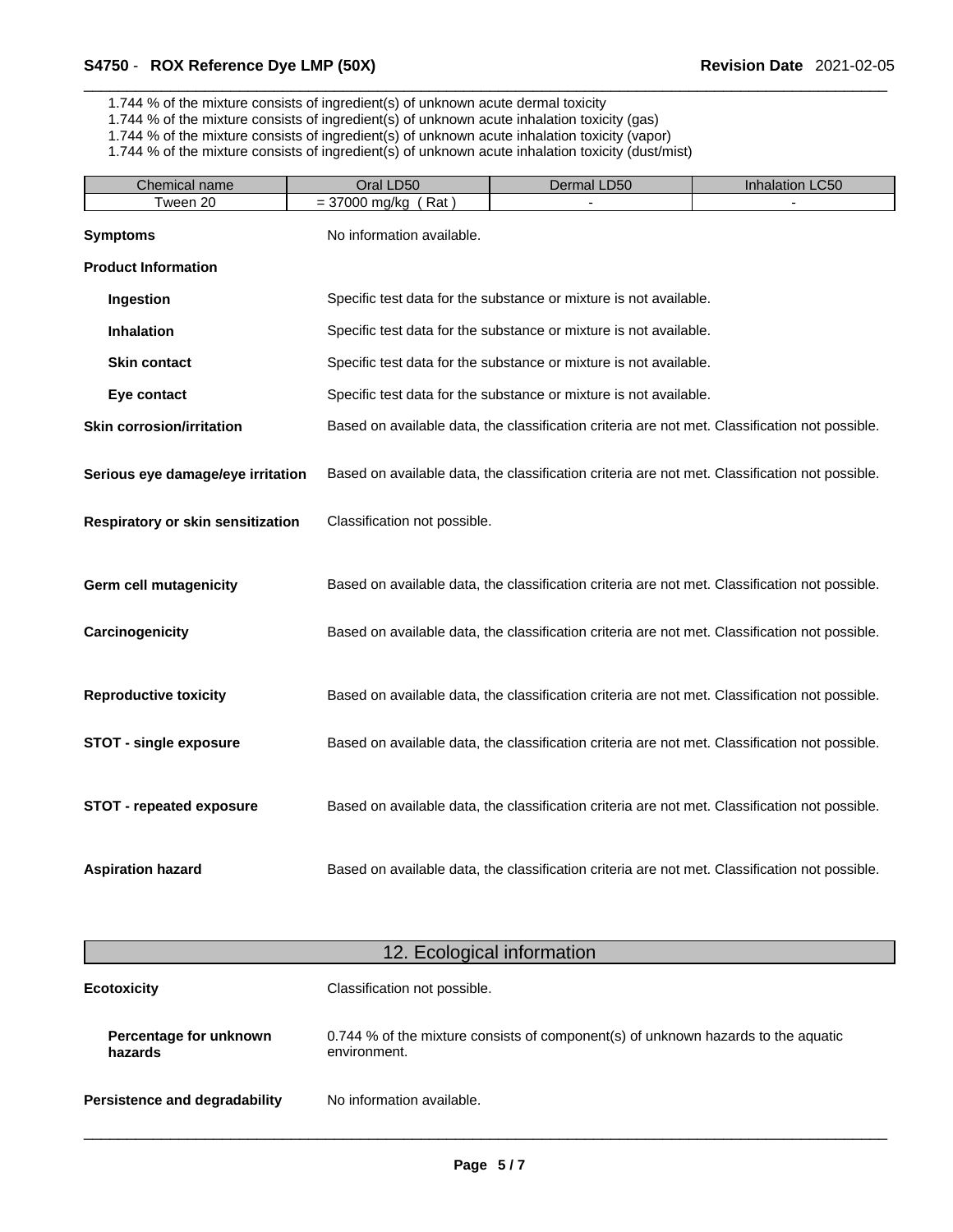| <b>Bioaccumulation</b>                                | No information available.                                                                                                   |  |  |
|-------------------------------------------------------|-----------------------------------------------------------------------------------------------------------------------------|--|--|
| Hazardous to the ozone layer<br>Other adverse effects | Classification not possible. Based on available data, the classification criteria are not met.<br>No information available. |  |  |
|                                                       | 13. Disposal considerations                                                                                                 |  |  |
| Waste from residues/unused<br>products                | Dispose of in accordance with local regulations. Dispose of waste in accordance with<br>environmental legislation.          |  |  |
| <b>Contaminated packaging</b>                         | Do not reuse empty containers.                                                                                              |  |  |

## 14. Transport information

| <b>IMDG</b> | Not regulated |
|-------------|---------------|
| <b>ADR</b>  | Not regulated |
| <b>IATA</b> | Not regulated |
| Japan       | Not regulated |

## 15. Regulatory information

#### **National regulations**

**Pollutant Release and Transfer Registry (PRTR)** Not applicable

**Industrial Safety and Health Law** Not applicable **ISHL Notifiable Substances** Not applicable

**Poisonous and Deleterious Substances Control Law** Not applicable

**Fire Service Law:** Not applicable

## **Act on the Evaluation of Chemical Substances and Regulation of Their Manufacture, etc. (CSCL)**

Not applicable

| Chemical name | $^{\circ}$ AS No $_{\circ}$ | Chemical<br>. Control Law<br>. Substances P      |
|---------------|-----------------------------|--------------------------------------------------|
| Tween 20      | 9005-64-5                   | -<br>v assessment chemical substance<br>Priority |

**Act on Prevention of Marine Pollution and Maritime Disaster** Not applicable

#### **International Regulations**

**The Stockholm Convention on Persistent Organic Pollutants** Not applicable

**The Rotterdam Convention** Not applicable

**International Inventories IECSC** .

 **Legend:** 

**TSCA** - United States Toxic Substances Control Act Section 8(b) Inventory